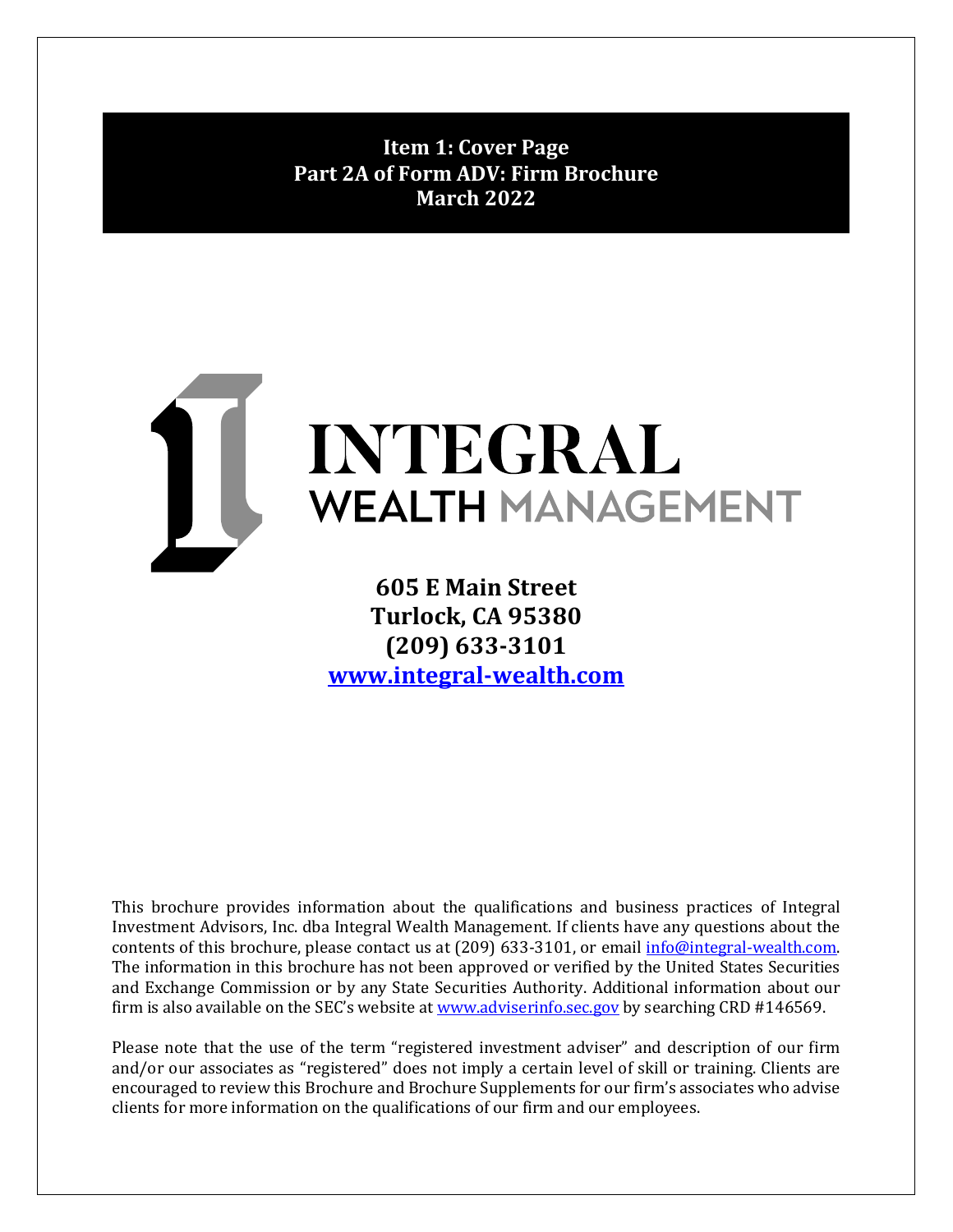# **Item 2: Material Changes**

<span id="page-1-0"></span>Integral Wealth Management is required to notify clients of any information that has changed since the last annual update of the Firm Brochure ("Brochure") that may be important to them. Clients can request a full copy of our Brochure or contact us with any questions that they may have about the changes.

At this time, there are no material changes to report about the Brochure since the last annual amendment filed on 02/03/2021.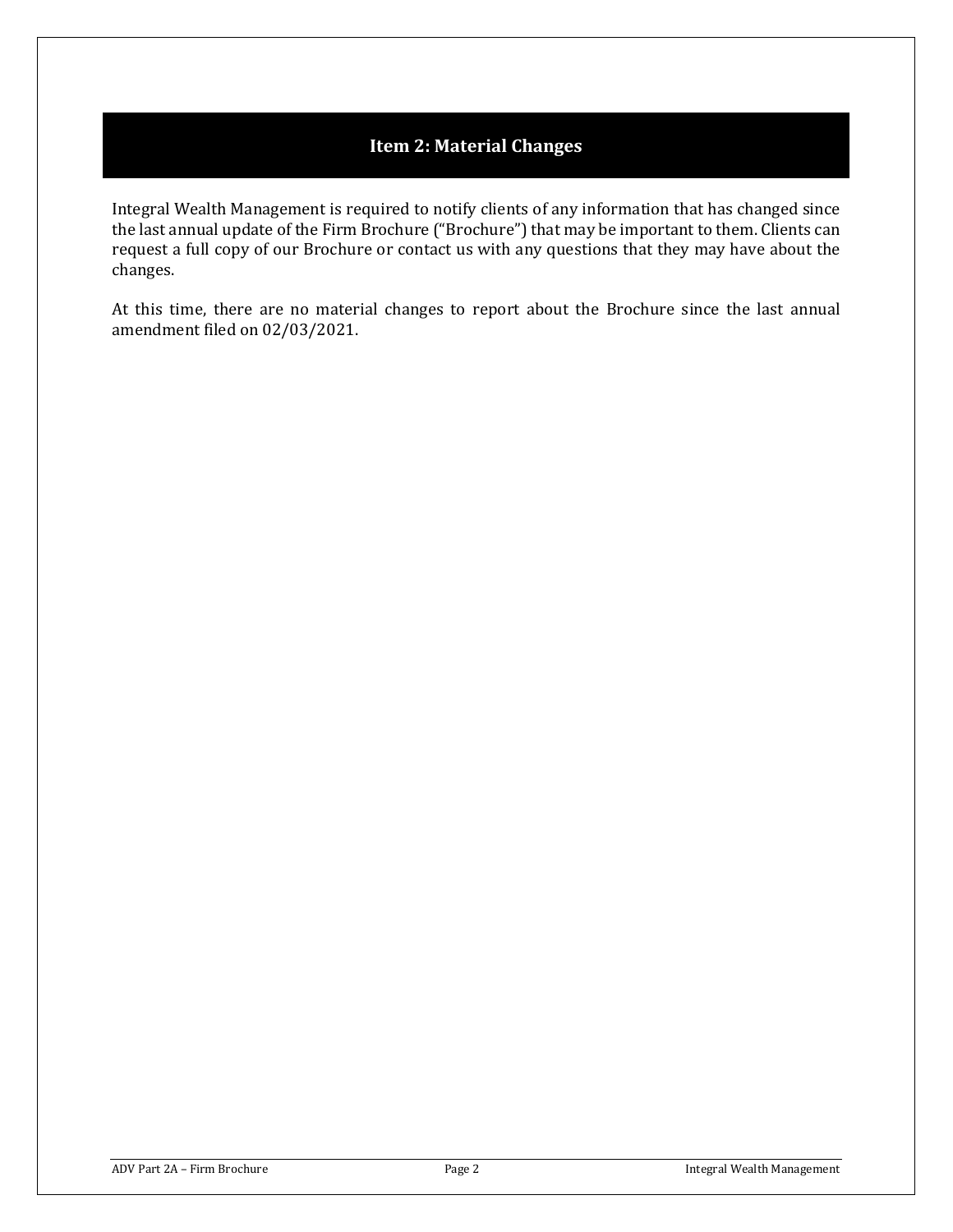# **Item 3: Table of Contents**

<span id="page-2-0"></span>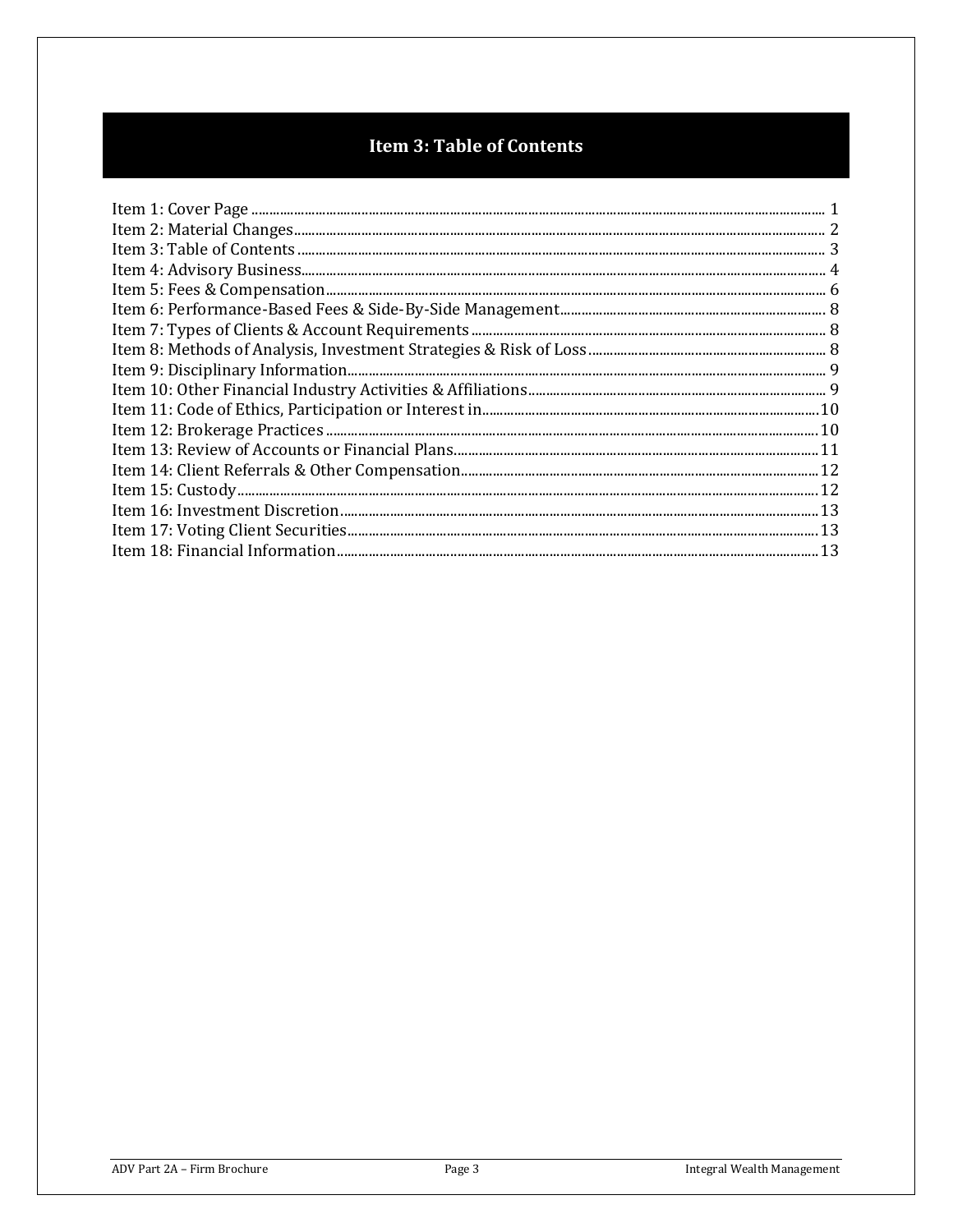# **Item 4: Advisory Business**

<span id="page-3-0"></span>Integral Investment Advisors, Inc. dba Integral Wealth Management ("our firm" and "we") is a California corporation registered as an investment adviser under the oversight of the Securities and Exchange Commission. Our principal place of business is located in Turlock, California. Jodi Ann Karambela is the President of Integral Investment Advisors, Inc. which she founded in 2008. Ms. Karambela is the majority owner and Michael Abram, Vice President and Chief Compliance Officer, is a minority owner.

The purpose of this Brochure is to disclose the conflicts of interest associated with the investment transactions, compensation and any other matters related to investment decisions made by our firm or its representatives. As a fiduciary, it is our duty to always act in the client's best interest. This is accomplished in part by knowing our client. Our firm has established a service-oriented advisory practice with open lines of communication for many different types of clients to help meet their financial goals while remaining sensitive to risk tolerance and time horizons. Working with clients to understand their investment objectives while educating them about our process, facilitates the kind of working relationship we value.

#### **Types of Advisory Services Offered**

#### **Investment Management:**

Our firm specializes in designing diversified portfolios that illustrate a client's financial objectives and individual goals. Our investment style is highly customized to our client's risk tolerance, maximizing the preservation of capital and after-tax total return. All portfolio decisions are made in accordance with each client's suitability profile.

Our primary focus is providing structured portfolio management using asset allocation. We have a strong bias towards constructing total return portfolios and have a tactical slant in sectors that have long term growth potential. We use a "Top Down" approach when assessing portfolio weightings to take advantage of trends in the economy, while still maintaining a diversified approach. In addition, as part of our Investment Management service, our firm will provide financial planning on an as-needed basis depending on a number of factors including the client's financial condition, current situation, and future priorities. This service is designed to assist clients in reaching their financial goals through developing comprehensive financial plans and analyses.

#### **Financial Planning & Consulting:**

Our firm provides a variety of standalone financial planning services to help advise clients on how to reach their financial goals through developing comprehensive financial plans and analyses. We collaborate with clients to understand their current financial condition and future priorities. Careful analysis is conducted that illustrates the likelihood of reaching future goals after taking various courses of action. A recommendation is made that best balances the current and future priorities for the client as well as the plan's likelihood for success. Financial plans are reviewed periodically and updated as appropriate when there are changes to a client's financial condition and goals. Sometimes the comprehensive nature of the plan lends itself to collaborating with a client's estate planning attorney or accountant on estate planning or tax planning projects.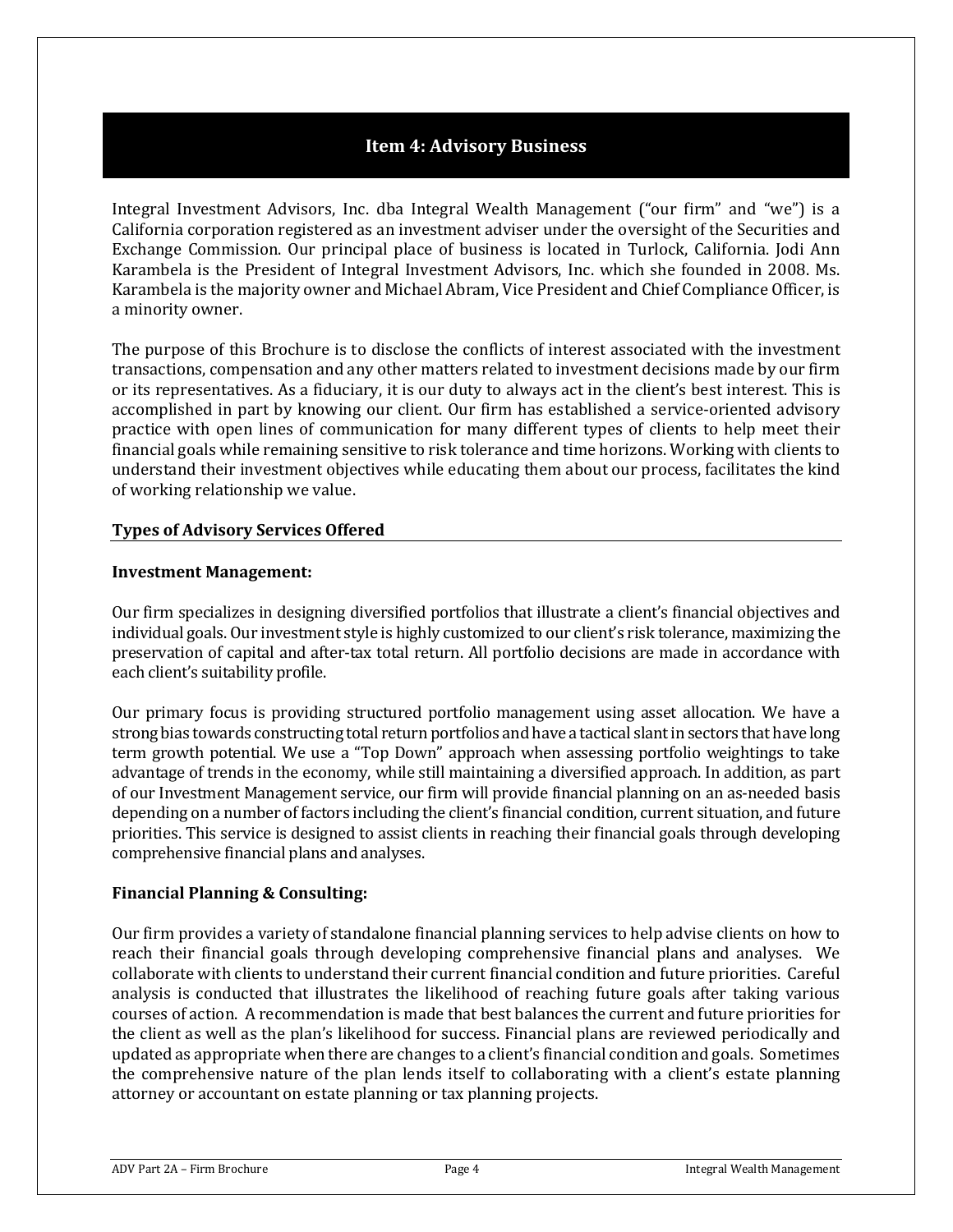#### **Retirement Plan Consulting:**

Our firm provides retirement plan consulting services to employer plan sponsors on an ongoing basis. Generally, such consulting services consist of assisting employer plan sponsors in establishing, monitoring and reviewing their company's participant-directed retirement plan. As the needs of the plan sponsor dictate, areas of advising may include:

- Establishing an Investment Policy Statement Our firm will assist in the development of a statement that summarizes the investment goals and objectives along with the broad strategies to be employed to meet the objectives.
- Investment Options Our firm will work with the Plan Sponsor to evaluate existing investment options and make recommendations for appropriate changes.
- Asset Allocation and Portfolio Construction Our firm will develop strategic asset allocation models to aid Participants in developing strategies to meet their investment objectives, time horizon, financial situation and tolerance for risk.
- Investment Monitoring Our firm will monitor the performance of the investments and notify the client in the event of over/underperformance and in times of market volatility.
- Participant Education Our firm will provide opportunities to educate plan participants about their retirement plan offerings, different investment options, and general guidance on allocation strategies.

In providing services for retirement plan consulting, our firm does not provide any advisory services with respect to the following types of assets: employer securities, real estate (excluding real estate funds and publicly traded REITS), participant loans, non-publicly traded securities or assets, other illiquid investments, or brokerage window programs (collectively, "Excluded Assets"). All retirement plan consulting services shall be in compliance with the applicable state laws regulating retirement consulting services. This applies to client accounts that are retirement or other employee benefit plans ("Plan") governed by the Employee Retirement Income Security Act of 1974, as amended ("ERISA"). If the client accounts are part of a Plan, and our firm accepts appointment to provide services to such accounts, our firm acknowledges its fiduciary standard within the meaning of Section 3(21) of ERISA as designated by the Retirement Plan Consulting Agreement with respect to the provision of services described therein.

#### **Tailoring of Advisory Services**

For Investment Management clients, our firm constructs portfolios to match each client's unique risk tolerance, financial objectives, and individual requirements. We believe that our approach better enables our clients to meet their financial goals. Once an individual client's suitability profile is obtained, we are disciplined about rebalancing the investment portfolio. Conversely, our firm will offer general investment advice to our Financial Planning and Retirement Plan Consulting clients.

Each Investment Management client has the opportunity to place reasonable restrictions on the types of investments to be held in the portfolio. Restrictions on investments in certain securities or types of securities may not be possible due to the level of difficulty this would entail in managing the account and may result in our firm requesting the client engage with our firm on a non-discretionary basis instead.

#### **Participation in Wrap Fee Programs**

Our firm does not offer or sponsor a wrap fee program.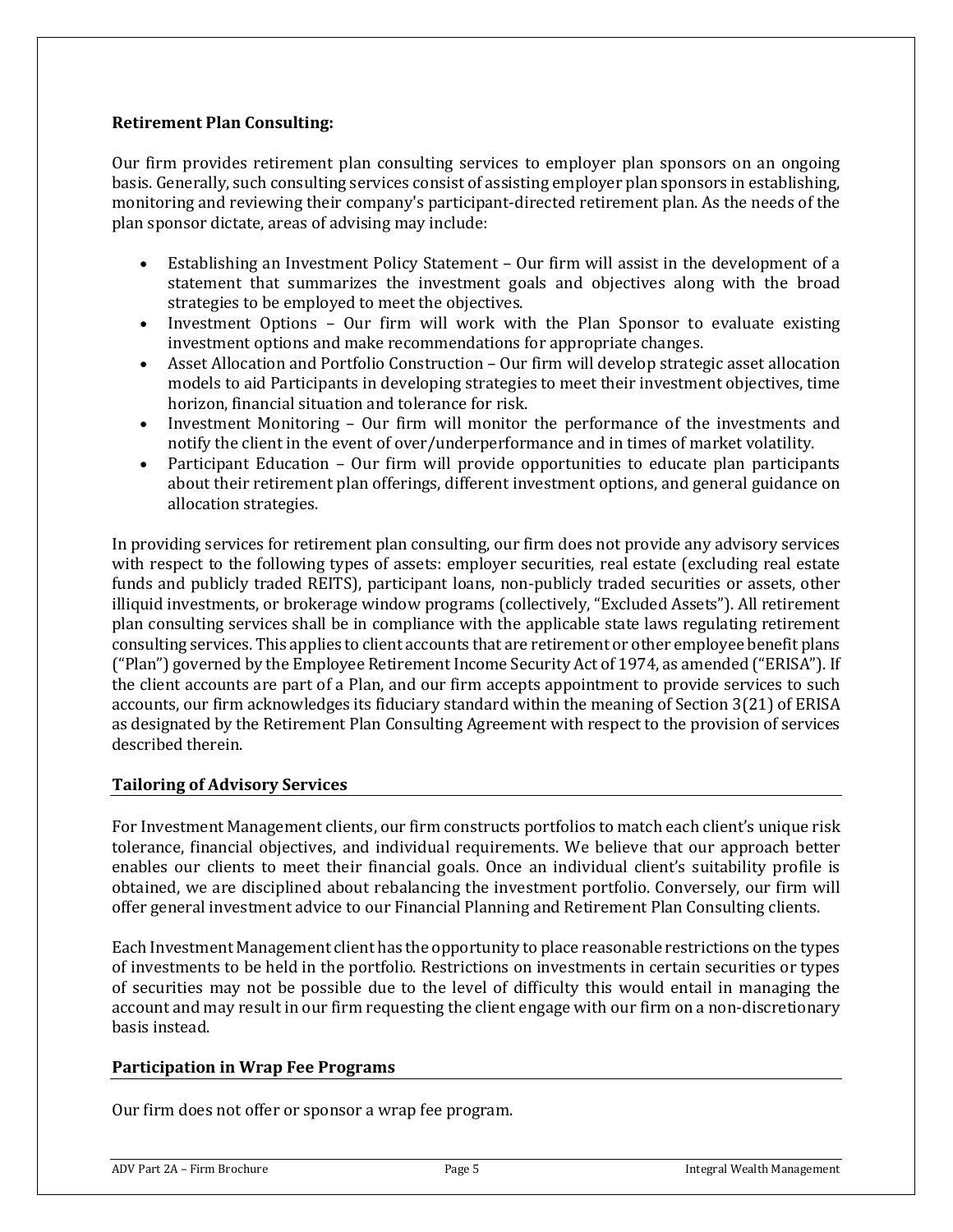#### **Regulatory Assets Under Management**

Our firm manages \$43,730,867 on a non-discretionary basis and \$187,579,870 on a discretionary basis as of December 31, 2021.

# **Item 5: Fees & Compensation**

#### <span id="page-5-0"></span>**Compensation for Our Advisory Services**

#### **Investment Management Fees:**

In consideration of the Investment Management services provided by our firm, clients pay our firm an annual fee quarterly in arrears. Fees will be deducted directly by the custodian from client's accounts unless otherwise agreed. The fee will be equal to the agreed respective percentage per annum, based on the average daily market values of the managed accounts for the actual number of days in the previous quarter, offset by five (5) business days.

The maximum annual fee charged will not exceed 1.50%. Fees to be assessed will be outlined in the advisory agreement to be signed by the Client when we begin our professional relationship. Unless otherwise noted in writing, our firm bills on cash.

For purposes of determining value, securities and other instruments traded on a market for which actual transaction prices are publicly reported shall be valued at the last reported sale price on the principal market in which they are traded (or, if there shall be no sales on such date, then at the mean between the closing bid and asked prices on such date). Notwithstanding the above, our fees are generally negotiable. As part of this process, Clients understand the following:

- a) The client's independent custodian sends statements at least quarterly showing the market values for each security included in the assets and all account disbursements, including the amount of the advisory fees paid to our firm. Clients should verify the accuracy of these calculations;
- b) Clients will provide authorization permitting our firm to be directly paid by these terms. Our firm will send an invoice directly to the custodian; and
- c) If our firm sends a copy of our invoice to the client, legend urging the comparison of information provided in our statement with those from the qualified custodian will be included.

#### **Financial Planning Fees:**

Our firm charges on a flat fee basis for Financial Planning services. The total estimated fee, as well as the ultimate fee charged, is based on the scope and complexity of our engagement with the client. Flat fees range from \$1,500 to \$10,000.

Our firm will invoice clients for this service upon delivery of their plan. All invoices are due within 10 days of financial plan being delivered. Our firm may make special arrangements with clients wishing to retain financial planning as an ongoing service. However, our firm will not require a retainer in excess of \$1,200 when services cannot be rendered in six months.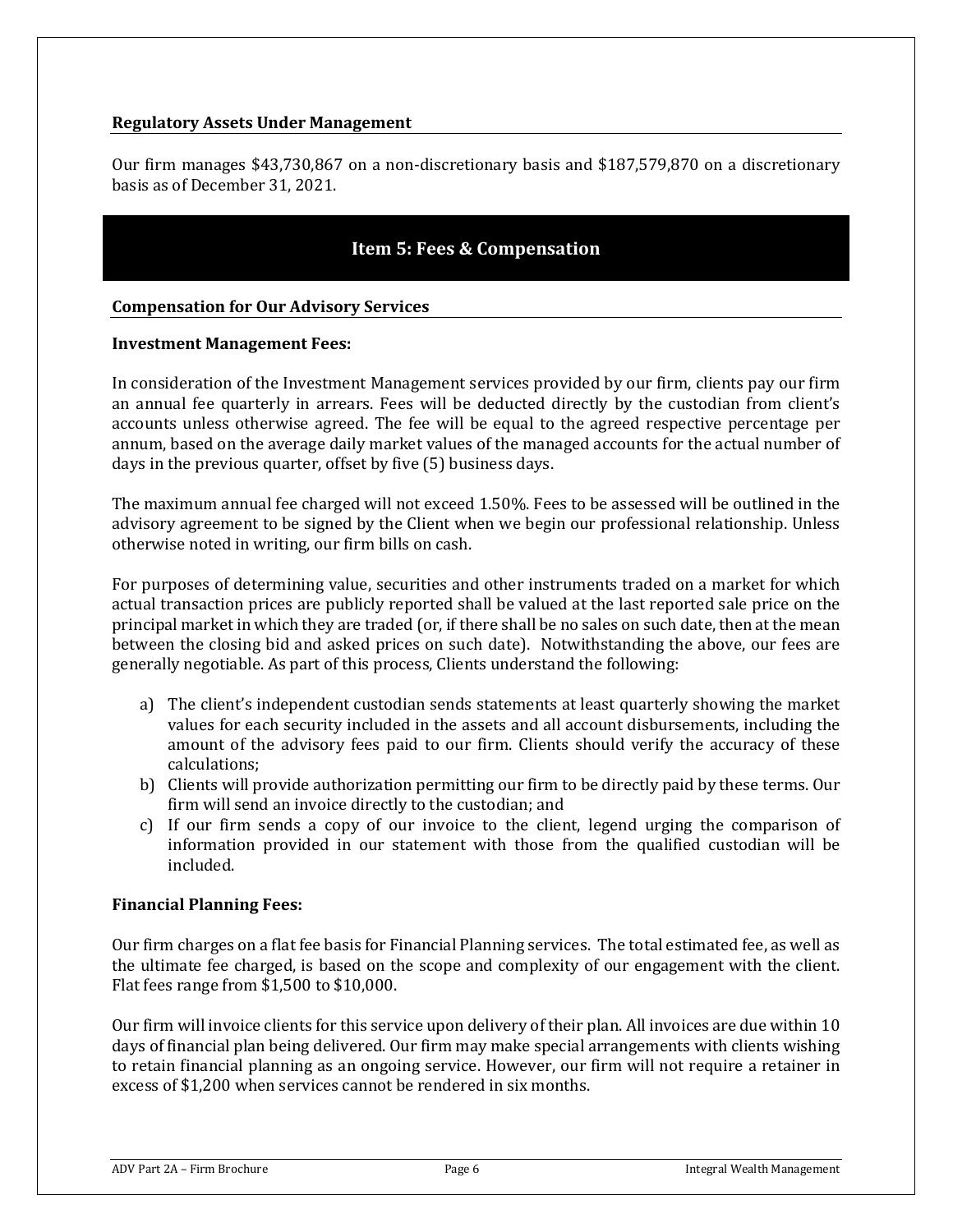The planning fee also includes the time and activities necessary to work with client's attorney and/or accountant in reaching agreement on solutions, as well as implementing all appropriate documents. We are not responsible for attorney or accountant fees charged to clients as a result of the above activities.

#### **Retirement Plan Consulting:**

Our Retirement Plan Consulting services are billed a fee based on the percentage of Plan assets under management. Fees based on a percentage of managed Plan assets will not exceed 1.50%. The feepaying arrangements will be determined on a case-by-case basis and will be detailed in the signed consulting agreement.

#### **Other Types of Fees & Expenses**

Clients will incur transaction fees for trades executed by their chosen custodian, via individual transaction charges. These transaction fees are separate from our firm's advisory fees and will be disclosed by the chosen custodian. TD Ameritrade, Inc. ("TD Ameritrade"), does not charge transaction fees for U.S. listed equities and exchange traded funds.

Clients may also pay holdings charges imposed by the chosen custodian for certain investments, charges imposed directly by a mutual fund, index fund, or exchange traded fund, which shall be disclosed in the fund's prospectus (i.e., fund management fees, initial or deferred sales charges, mutual fund sales loads, 12b-1 fees, surrender charges, variable annuity fees, IRA and qualified retirement plan fees, and other fund expenses), mark-ups and mark-downs, spreads paid to market makers, fees for trades executed away from custodian, wire transfer fees and other fees and taxes on brokerage accounts and securities transactions. Our firm does not receive a portion of these fees.

#### **Termination & Refunds**

Either party may terminate the Investment Advisory Agreement signed with our firm for our Investment Management services in writing at any time. Upon notice of termination pro-rata advisory fees for services rendered to the point of termination will be charged contingent on the number of days the account was open during the quarter. If advisory fees cannot be deducted, our firm will send an invoice for due advisory fees to the client.

Financial Planning clients may terminate their agreement at any time before the delivery of a financial plan by providing written notice. For purposes of calculating fees, all work performed by us up to the point of termination shall be calculated at the hourly fee currently in effect. Clients will receive an invoice based on the time and effort expended by our firm.

Either party may terminate the Retirement Planning Consulting Agreement at any time by providing written notice to the other party. Clients will be charged on a pro-rata basis which takes into account work completed by our firm on behalf of the client. Clients will incur charges for bona fide advisory services rendered up to the point of termination (determined as receipt of said written notice) and such fees will be due and payable by the client.

#### **Commissionable Securities Sales**

Our firm is a fee-only investment advisory firm paid on a percentage of client assets managed. This means that no supervised person associated with us receives or accepts any compensation for the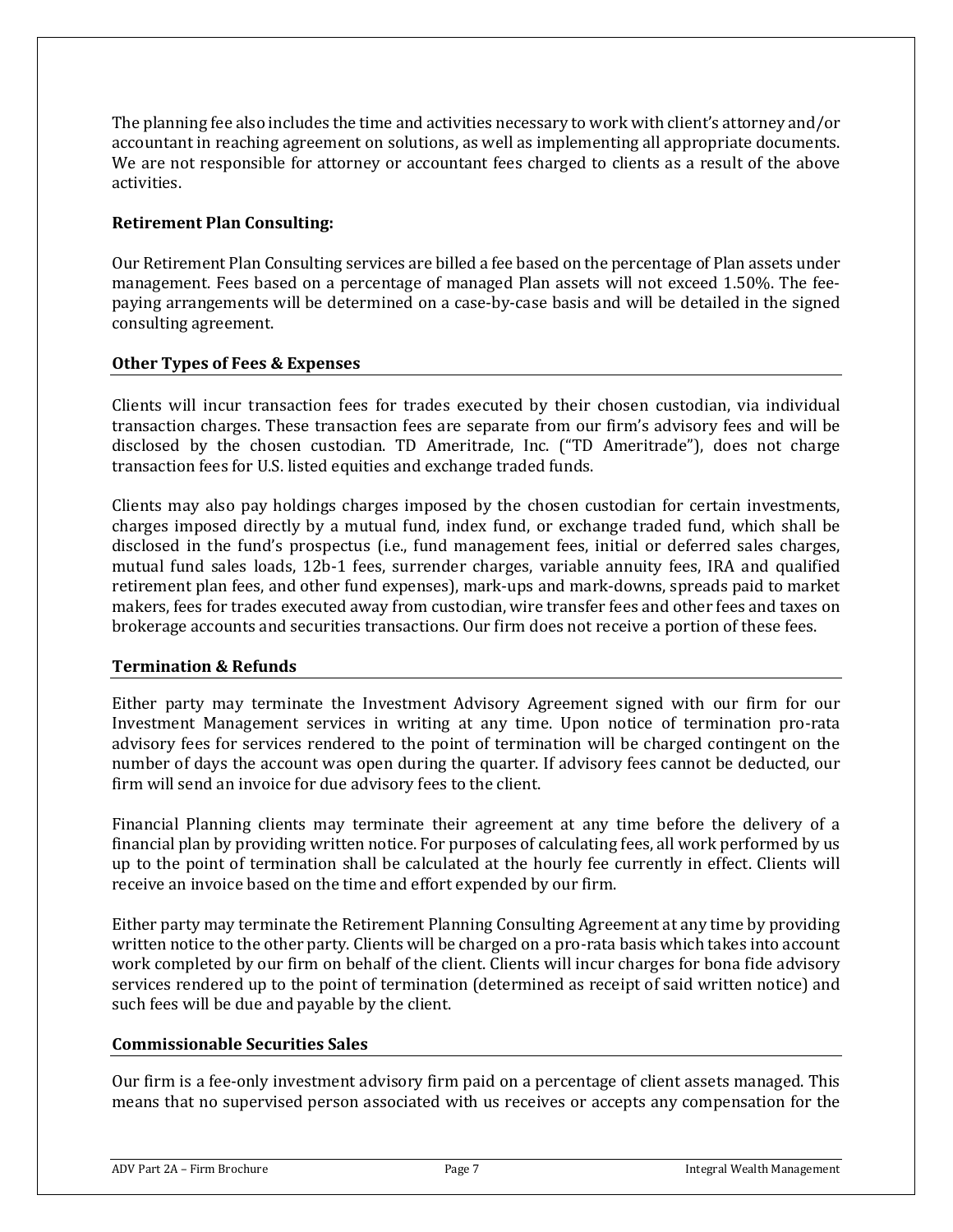sale of securities or investment products. Our firm believe this method of compensation minimizes conflicts of interest.

## **Item 6: Performance-Based Fees & Side-By-Side Management**

<span id="page-7-1"></span><span id="page-7-0"></span>Our firm does not charge performance-based fees.

#### **Item 7: Types of Clients & Account Requirements**

We do not have any set asset requirements for opening or maintaining accounts and provide investment advice to the following types of clients:

- High Net Worth Individuals;
- Individuals (other than High Net Worth individuals);
- Charitable Organizations;
- Pension and Profit Sharing Plans;

Because each client is unique, we encourage involvement in the planning and processes involved in the management of client accounts. Such involvement does not have to be time consuming, however we want our clients to remain informed and have a sense of security about their investments.

# **Item 8: Methods of Analysis, Investment Strategies & Risk of Loss**

<span id="page-7-2"></span>We offer advice on investments primarily including (but not limited to) the following:

- Equity securities such as:
	- $\circ$  Exchange-listed securities including stocks and Exchange Traded Products such as ETFs.
	- o Securities traded over-the-counter
	- o Foreign issuers
- Corporate debt securities (other than commercial paper)
- Commercial paper
- Certificates of deposit
- Municipal debt securities
- Investment company securities such as:
	- o Mutual fund shares
- United States government debt securities
- Options contracts on:
	- o Securities

The primary investment strategies used to implement investment advice given to clients include long-term (securities held at least one year) and short-term (securities sold within a year) purchases, taking into consideration a client's tax situation when buying or selling securities and mutual funds.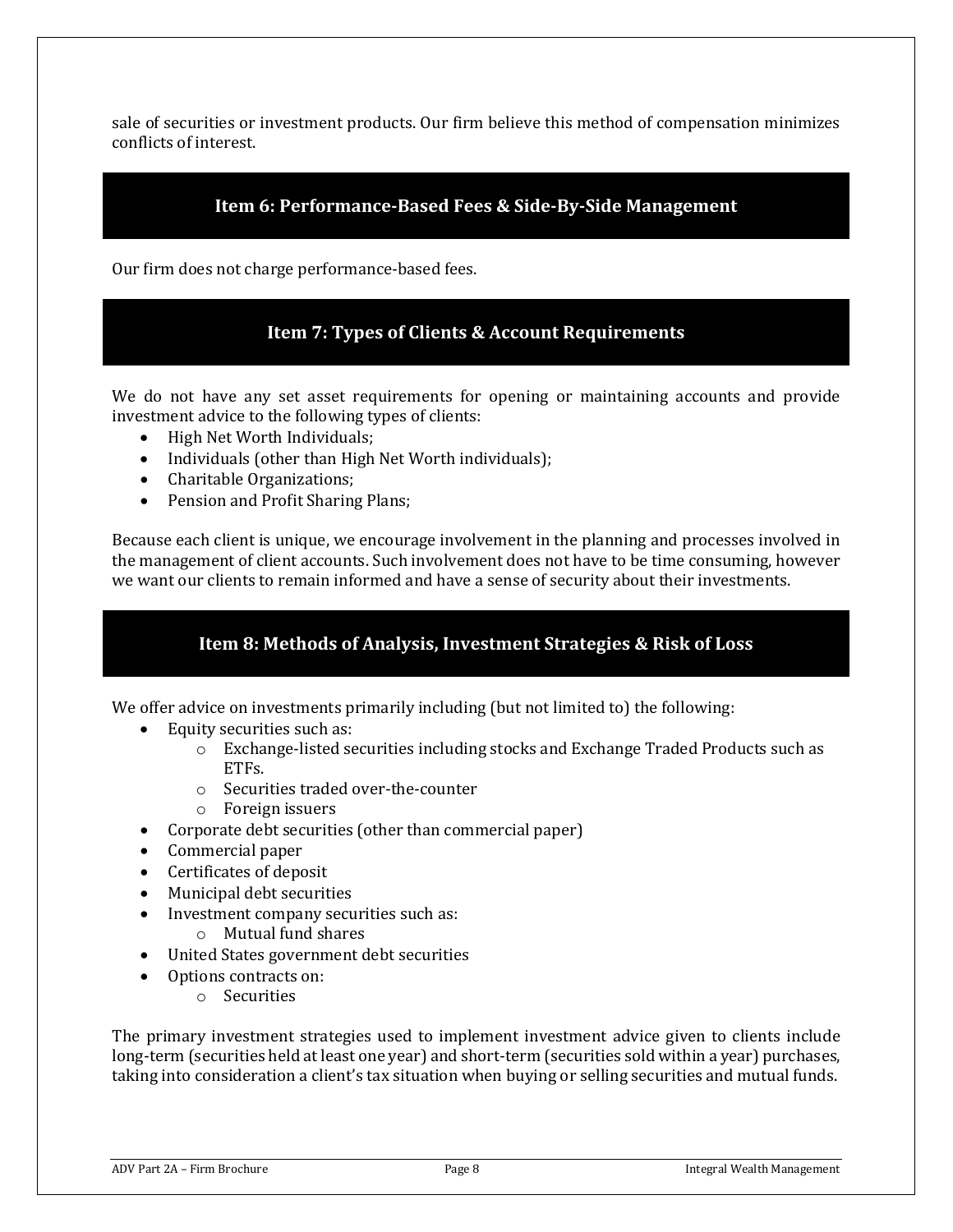Our firm primarily researches and analyzes securities using fundamental and technical methods. The main sources of information we rely upon when researching and analyzing securities include traditional research materials such as financial newspapers and magazines; research materials prepared by others; filings with the Securities and Exchange Commission; and company press releases.

#### **Risk of Loss**

Our firm will use our best judgment and good faith efforts in rendering services to our clients. However, we cannot warrant or guarantee any particular level of account performance, or that an account will be profitable over time. Not every investment decision or recommendation made by us will be profitable. Clients assume all market risk involved in the investment of account assets under the Investment Advisory Agreement and understand that investment decisions made for this account are subject to various market, currency, economic, political, and business risks. However, nothing in our Agreement shall relieve us from any responsibility or liability we may have under state or federal statutes. Clients should note that investing in securities involves risk of loss that clients should be prepared to bear. As noted above, while the stock market may increase and the account(s) could enjoy a gain, it is also possible that the stock market may decrease and the account(s) could suffer a loss. It is important that clients understand the risks associated with investing in the stock market, and that their assets are appropriately diversified in investments. Clients are encouraged to ask our firm any questions regarding their risk tolerance.

#### **Description of Material, Significant or Unusual Risks**

While all investing involves risks and losses can and will occur, our advisory services generally recommend a broad and diversified allocation of equities, ETFs, and mutual funds thereby reducing specific risks associated with a concentrated or undiversified portfolio.

# **Item 9: Disciplinary Information**

<span id="page-8-0"></span>Our firm is required to disclose all material facts regarding any legal or disciplinary event that would be material to your evaluation of our firm or the integrity of our management. We have no information to disclose applicable to this item.

# **Item 10: Other Financial Industry Activities & Affiliations**

<span id="page-8-1"></span>Our firm does not participate in any other material activities and has no other financial industry affiliations to disclose.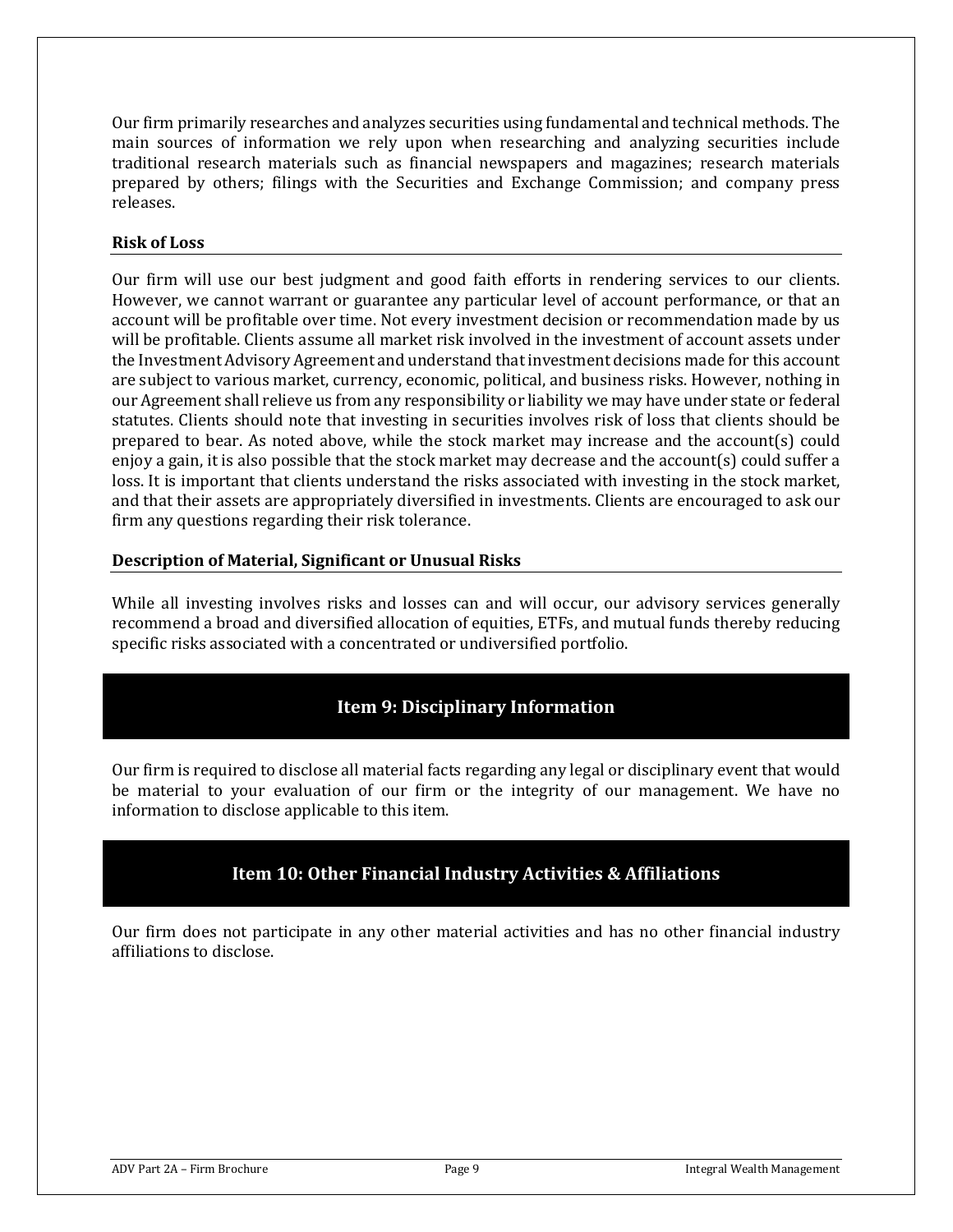# **Item 11: Code of Ethics, Participation or Interest in Client Transactions & Personal Trading**

<span id="page-9-0"></span>We have a Code of Ethics which all employees are required to follow. The Code of Ethics outlines proper conduct related to all services provided to clients. Prompt reporting of internal violations is mandatory. Our chief compliance officer regularly evaluates employee performance to ensure compliance with the Code of Ethics. A copy of the Code of Ethics is available to any client or prospective client upon request.

Individuals associated with our firm may buy and sell some of the same securities for their personal accounts that we buy and sell for our clients. In general, we attempt to avoid trading securities in personal accounts during the same trading day that we are trading the same position in client accounts. If, however, the transaction is going to be aggregated into a block trade, then we may include ourselves in that aggregated trade. In all other instances, where appropriate, we will purchase a security for all client accounts for which the investment is appropriate before purchasing any of the securities for personal account(s) and, likewise, when determining that securities should be sold, will cause these securities to be sold from all client accounts prior to permitting the selling of the securities from personal account(s). In some cases, we may buy or sell securities in personal accounts for reasons not related to the strategies adopted by our clients.

When we have been newly engaged by an Investment Management client for whom we expect to recommend securities in which individuals associated with our firm hold a substantial position, we will notify the new client of our policies in respect to trading in personal accounts. We will disclose to our clients any material conflict of interest relating to us, our representatives, or any of our employees which could reasonably be expected to impair the rendering of unbiased and objective advice.

# **Item 12: Brokerage Practices**

#### <span id="page-9-1"></span>**Selecting a Brokerage Firm**

Our clients' assets are held by independent third-party custodians. Except to the extent that a client directs otherwise, we may use our discretion in selecting or recommending the custodian. Clients are not obligated to effect transactions through any custodian recommended by us. In recommending a custodian we will comply with our fiduciary duty in accordance with the Securities Exchange Act of 1934, to obtain best execution and will take into account such relevant factors as

- Price;
- The custodian's facilities, reliability, and financial responsibility;
- The ability of the custodian to effect transactions, particularly with regard to such aspects as timing, order size, and execution of order;
- The research and related brokerage services provided by such custodian to us, notwithstanding that the account may not be the direct or exclusive beneficiary of such services; and
- Any other factors that we consider to be relevant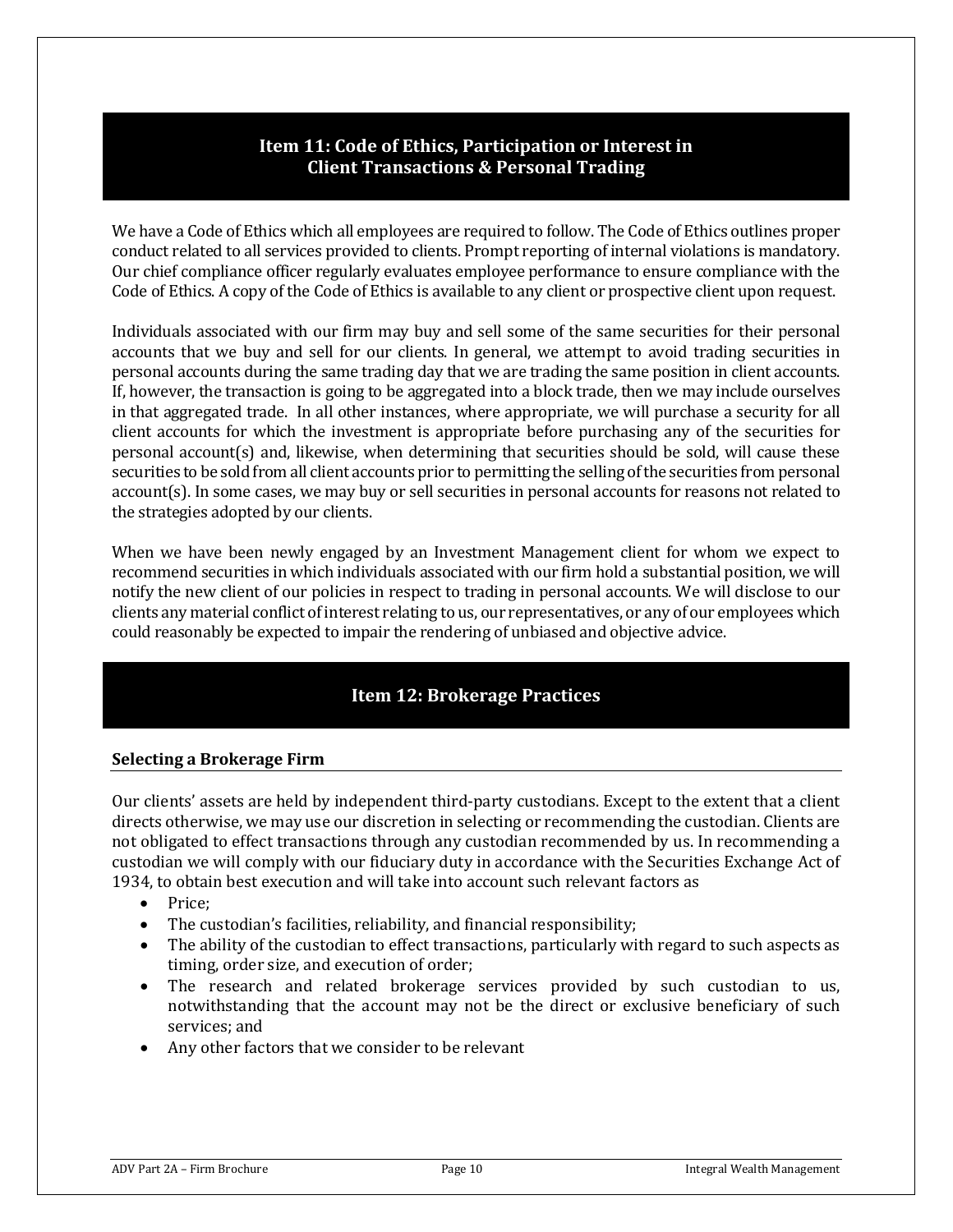We participate in the institutional customer program of TD Ameritrade. We may recommend independent third-party custodian TD Ameritrade to clients for custody and brokerage services. TD Ameritrade is a member of FINRA and SIPC.

Our use of soft dollars is intended to comply with the requirements of Section 28(e) of the Securities Exchange Act of 1934 which provides a "safe harbor" for investment managers who use commissions or transaction fees paid by their advised accounts to obtain investment research services that provide lawful and appropriate assistance to the manager in performing investment decision-making responsibilities. Per Section 28 $(e)$ , we will make a good faith determination that the amount of commission or other fees paid is reasonable in relation to the value of the brokerage and research services provided. In making this determination, we typically consider not only the particular transaction or transactions, and not only the value of brokerage and research services and products to a particular client, but also the value of those services and products in the performance of our overall responsibilities to all our clients. In some cases, the commissions or other transaction fees charged by a particular broker-dealer for a particular transaction or set of transactions may be greater than the amounts another broker-dealer who did not provide research services or products might charge.

Our firm provides investment management services for various clients. There are occasions on which portfolio transactions may be executed as part of concurrent authorizations to purchase or sell the same security for numerous accounts served by our firm, which involve accounts with similar investment objectives. Although such concurrent authorizations potentially could be either advantageous or disadvantageous to any one or more particular accounts, they are affected only when our firm believes that to do so will be in the best interest of the effected accounts. When such concurrent authorizations occur, the objective is to allocate the executions in a manner which is deemed equitable to the accounts involved. In any given situation, our firm attempts to allocate trade executions in the most equitable manner possible, taking into consideration client objectives, current asset allocation, and availability of funds using price averaging, proration, and consistently nonarbitrary methods of allocation.

# **Item 13: Review of Accounts or Financial Plans**

<span id="page-10-0"></span>Our management personnel or financial advisors review accounts internally on at least a quarterly basis. Our management or financial advisors review accounts with clients on at least an annual basis for our Investment Management clients when they are contacted. The nature of these reviews is to ensure clients' suitability profiles are up to date and accounts are appropriately positioned based on their objectives, risk tolerance, and current economic conditions.

More frequent reviews may also be triggered by a change in a client's investment objectives; tax considerations; large deposits or withdrawals; large sales or purchases; loss of confidence in corporate management; or, changes in macro-economic climate.

Financial Planning clients receive their financial plans and recommendations at time service is completed. Depending on the type of Financial Planning service requested, we will meet as needed with clients to discuss any potential changes to their financial plan.

Retirement Plan Consulting clients receive reviews of their retirement plans for the duration of the service. Our firm also provides ongoing services where clients are met with upon their request to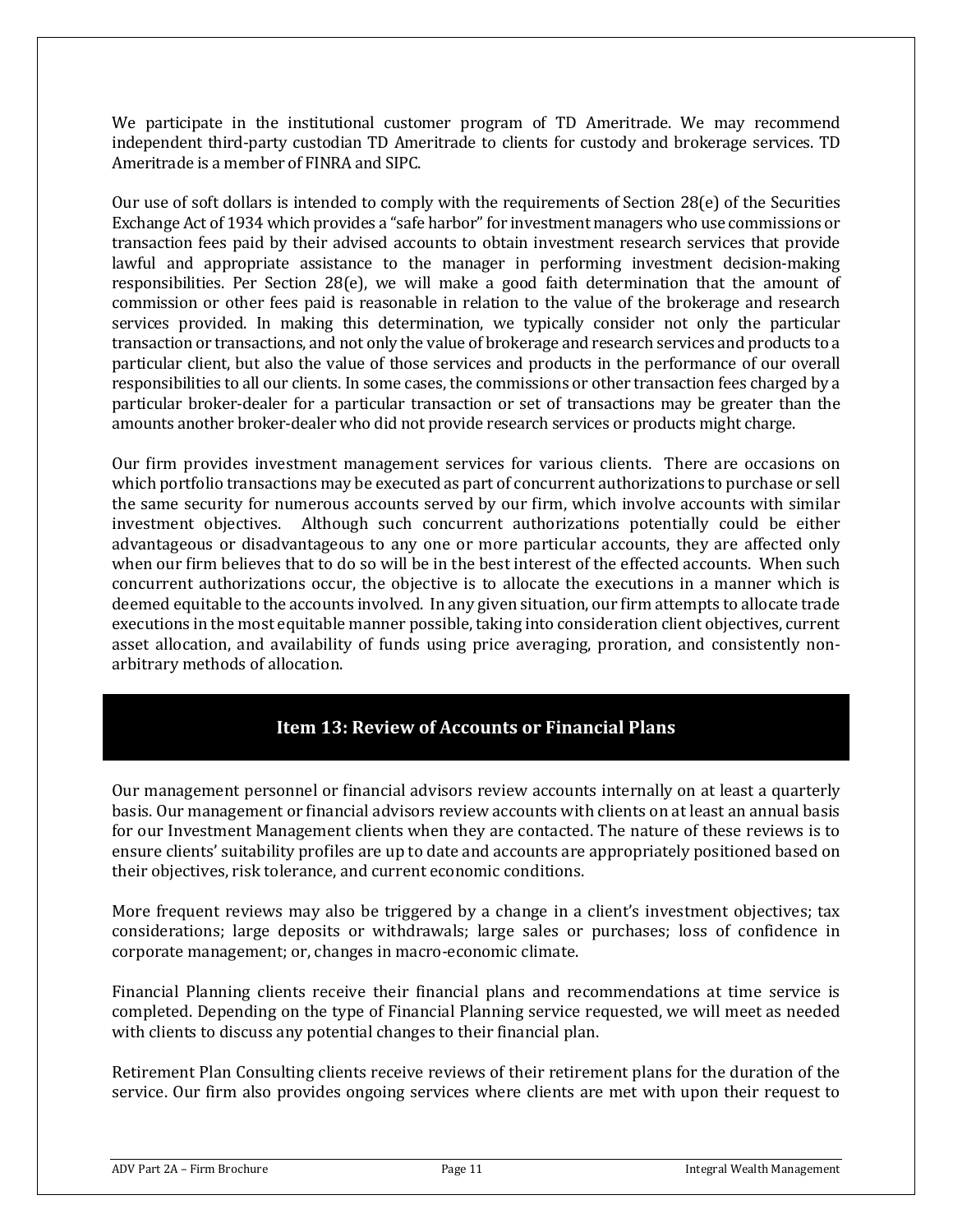discuss updates to their plans, changes in their circumstances, etc. Retirement Plan Consulting clients do not receive written or verbal updated reports regarding their plans unless they choose to engage our firm for ongoing services.

#### **Item 14: Client Referrals & Other Compensation**

#### <span id="page-11-0"></span>**Referral Fees**

Our firm does not pay referral fees (non-commission based) to independent solicitors (nonregistered representatives) for the referral of their clients to our firm in accordance with Rule 206 (4)-3 of the Investment Advisers Act of 1940.

# **Item 15: Custody**

#### <span id="page-11-1"></span>**Deduction of Advisory Fees:**

Clients receive standard account statements from the custodian of their accounts generally on a monthly basis, but in any event, no less than quarterly. We urge all clients to carefully review statements from the custodian and compare these to any reports that we may provide to you. Our reports may vary from custodial statements based on accounting procedures, reporting dates, or valuation methodologies of certain securities.

We shall have no liability to a client for any loss or other harm to any property in the account, including any harm to any property in the account resulting from the insolvency of the custodian or any acts of the agents or employees of the custodian and whether or not the full amount of such loss is covered by the Securities Investor Protection Corporation ("SIPC") or any other insurance which may be carried by the custodian. Clients should understand that SIPC provides only limited protection for the loss of property held by a custodian.

#### **Trustee for Client Accounts:**

Representatives of our firm act as a trustee to certain client accounts. As such, our firm is deemed to have custody. The client funds and securities of which our firm has custody are verified by actual examination at least once during each calendar year by an independent public accountant ("IPA") registered with the Public Company Accounting Oversight Board ("PCAOB"), at a time that is chosen by the accountant without prior notice or announcement to our firm and that is irregular from year to year. Clients are encouraged to raise any questions with us about the custody, safety or security of their assets and our custodial recommendations.

#### **Third Party Money Movement:**

On February 21, 2017, the SEC issued a no-action letter ("Letter") with respect to Rule 206(4)-2 ("Custody Rule") under the Investment Advisers Act of 1940 ("Advisers Act"). The letter provided guidance on the Custody Rule as well as clarified that an adviser who has the power to disburse client funds to a third party under a standing letter of authorization ("SLOA") is deemed to have custody. As such, our firm has adopted the following safeguards in conjunction with our custodian: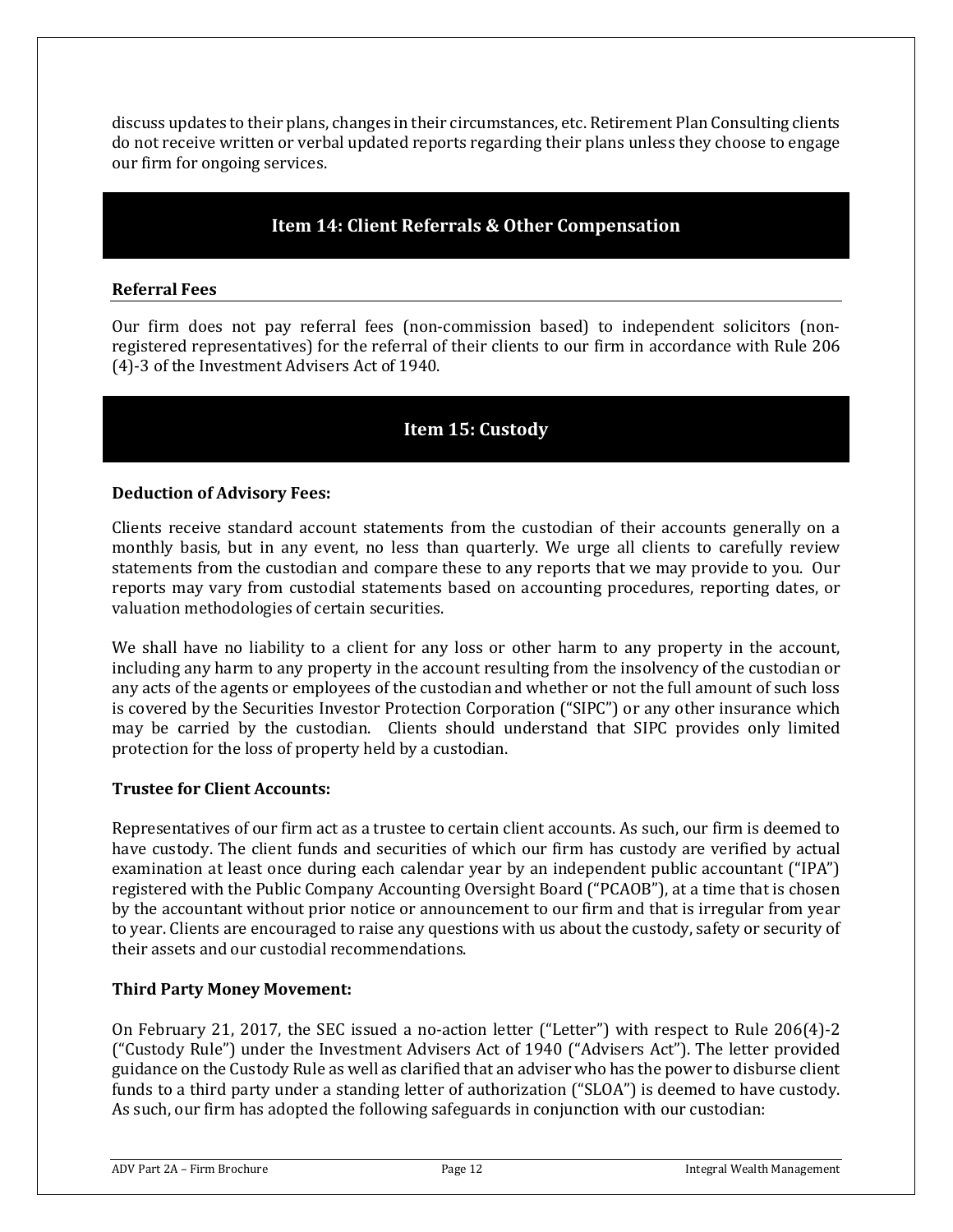- The client provides an instruction to the qualified custodian, in writing, that includes the client's signature, the third party's name, and either the third party's address or the third party's account number at a custodian to which the transfer should be directed.
- The client authorizes the investment adviser, in writing, either on the qualified custodian's form or separately, to direct transfers to the third party either on a specified schedule or from time to time.
- The client's qualified custodian performs appropriate verification of the instruction, such as a signature review or other method to verify the client's authorization, and provides a transfer of funds notice to the client promptly after each transfer.
- The client has the ability to terminate or change the instruction to the client's qualified custodian.
- The investment adviser has no authority or ability to designate or change the identity of the third party, the address, or any other information about the third party contained in the client's instruction.
- The investment adviser maintains records showing that the third party is not a related party of the investment adviser or located at the same address as the investment adviser.
- The client's qualified custodian sends the client, in writing, an initial notice confirming the instruction and an annual notice reconfirming the instruction.

# **Item 16: Investment Discretion**

<span id="page-12-0"></span>Clients have the option of providing our firm with investment discretion on their behalf, pursuant to an executed Investment Advisory Agreement. By granting investment discretion, clients authorize our firm to execute securities transactions, determine which securities are bought and sold, and decide the total amount to be bought and sold. Should clients grant our firm non-discretionary authority, our firm would be required to obtain the client's permission prior to effecting securities transactions. Limitations may be imposed by the client in the form of specific constraints on any of these areas of discretion with our firm's written acknowledgement.

# **Item 17: Voting Client Securities**

<span id="page-12-1"></span>Our firm does not accept the proxy authority to vote client securities. Clients will receive proxies or other solicitations directly from their custodian or a transfer agent. In the event that proxies are sent to our firm, our firm will forward them to the appropriate client and ask the party who sent them to mail them directly to the client in the future. Clients may call, write, or email us to discuss questions they may have about particular proxy votes or other solicitations.

# **Item 18: Financial Information**

<span id="page-12-2"></span>Our firm is not required to provide financial information in this Brochure because:

• Our firm does not require the prepayment of more than \$1,200 in fees when services cannot be rendered within 6 months.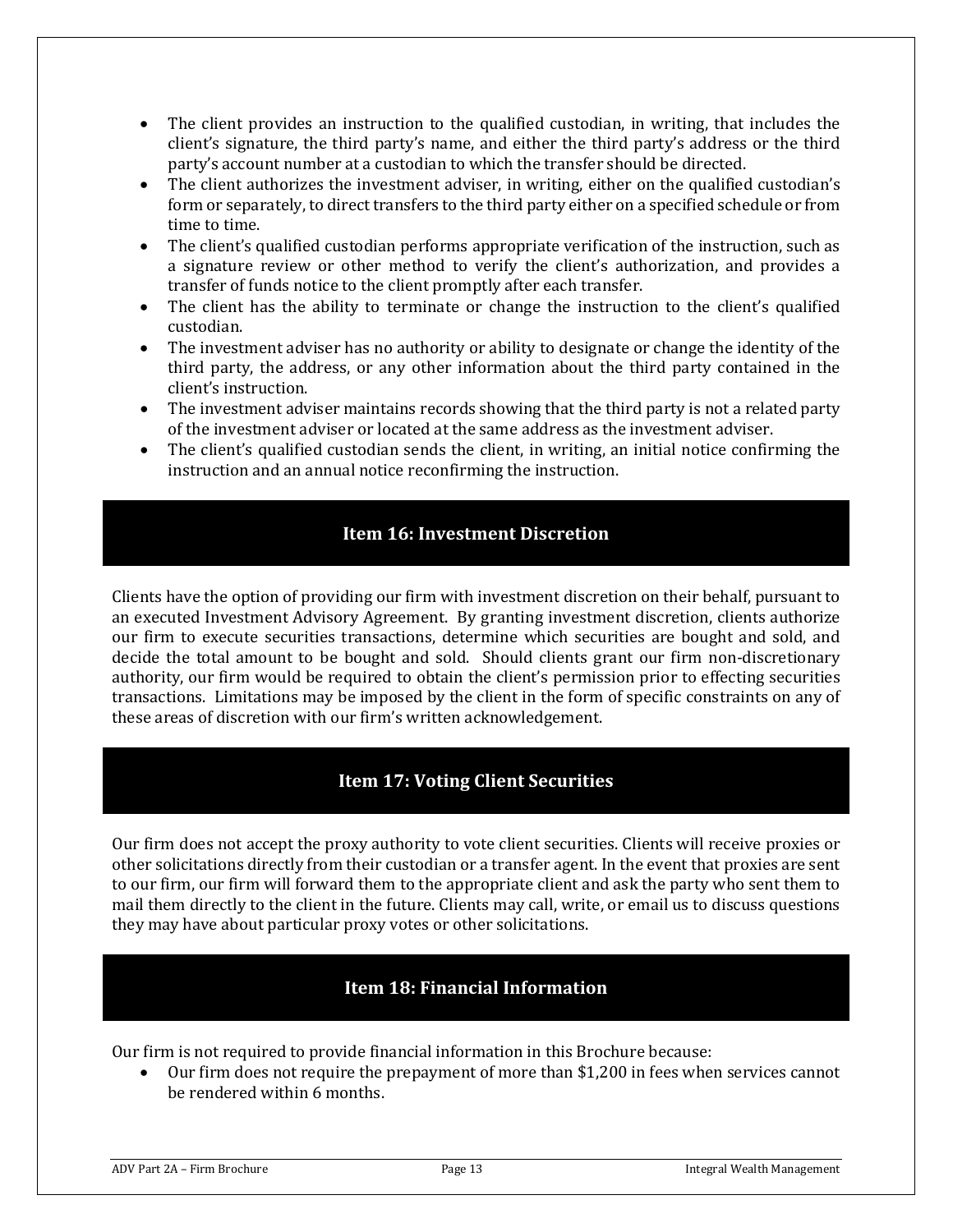- Our firm manages some client assets on a discretionary basis; however, we have no financial commitments which would impair our ability to meet the contractual and fiduciary commitments to our clients.
- Our firm has never been the subject of a bankruptcy proceeding.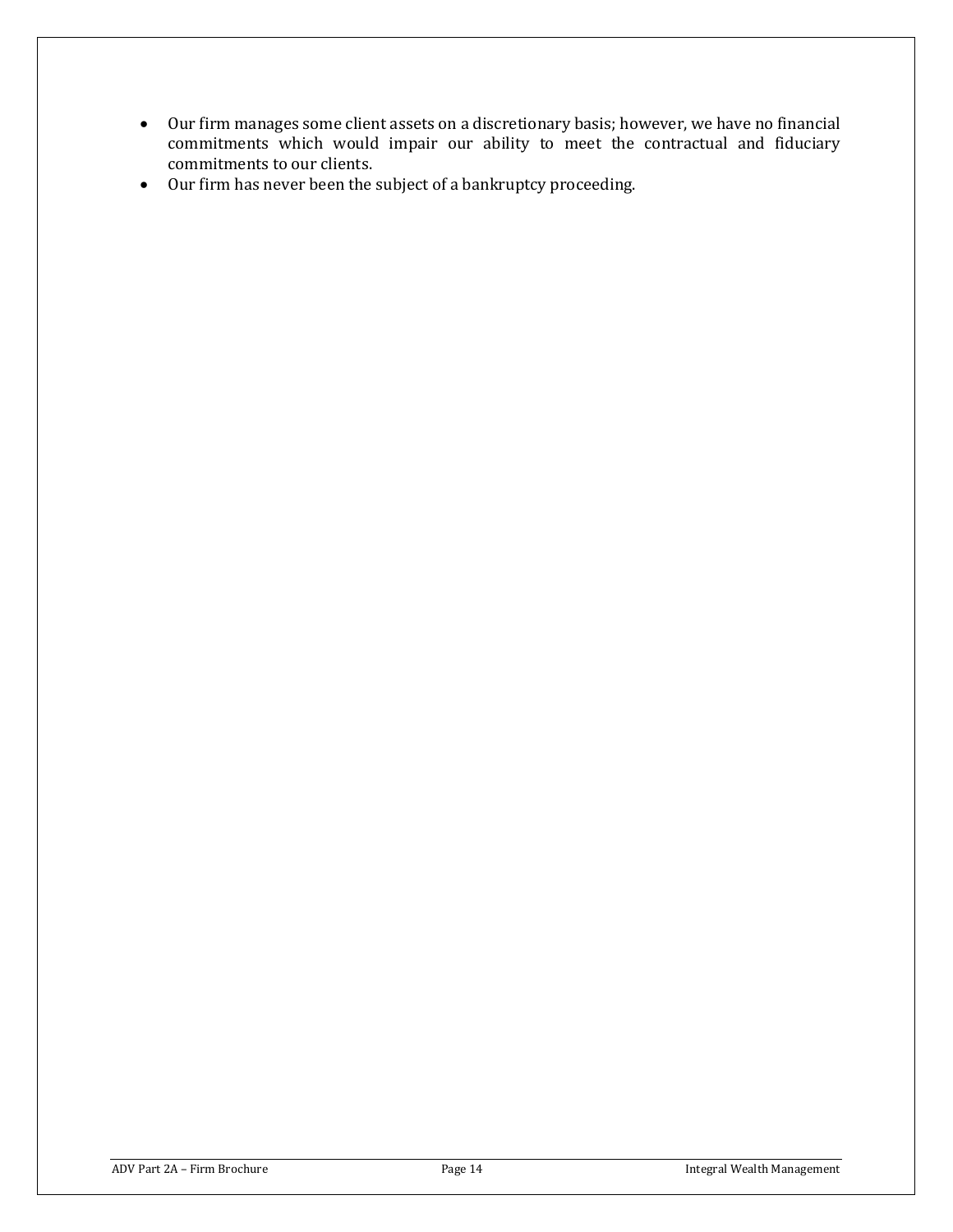**Item 1: Cover Page Part 2B of Form ADV: Brochure Supplement March 2022**

# **Jodi Ann Karambela**

# INTEGRAL II **WEALTH MANAGEMENT**

**605 E Main Street Turlock, CA 95380 (209) 633-3101 [www.integral-wealth.com](http://www.integral-wealth.com/)** 

This brochure supplement provides information about Mrs. Karambela that supplements our brochure. You should have received a copy of that brochure. Please contact Mr. Abram if you did not receive Integral Investment Advisors, Inc. dba Integral Wealth Management's brochure or if you have any questions about the contents of this supplement. Additional information about Ms. Karambela is available on the SEC's website a[t www.adviserinfo.sec.gov](http://www.adviserinfo.sec.gov/) by searching CRD #3155929.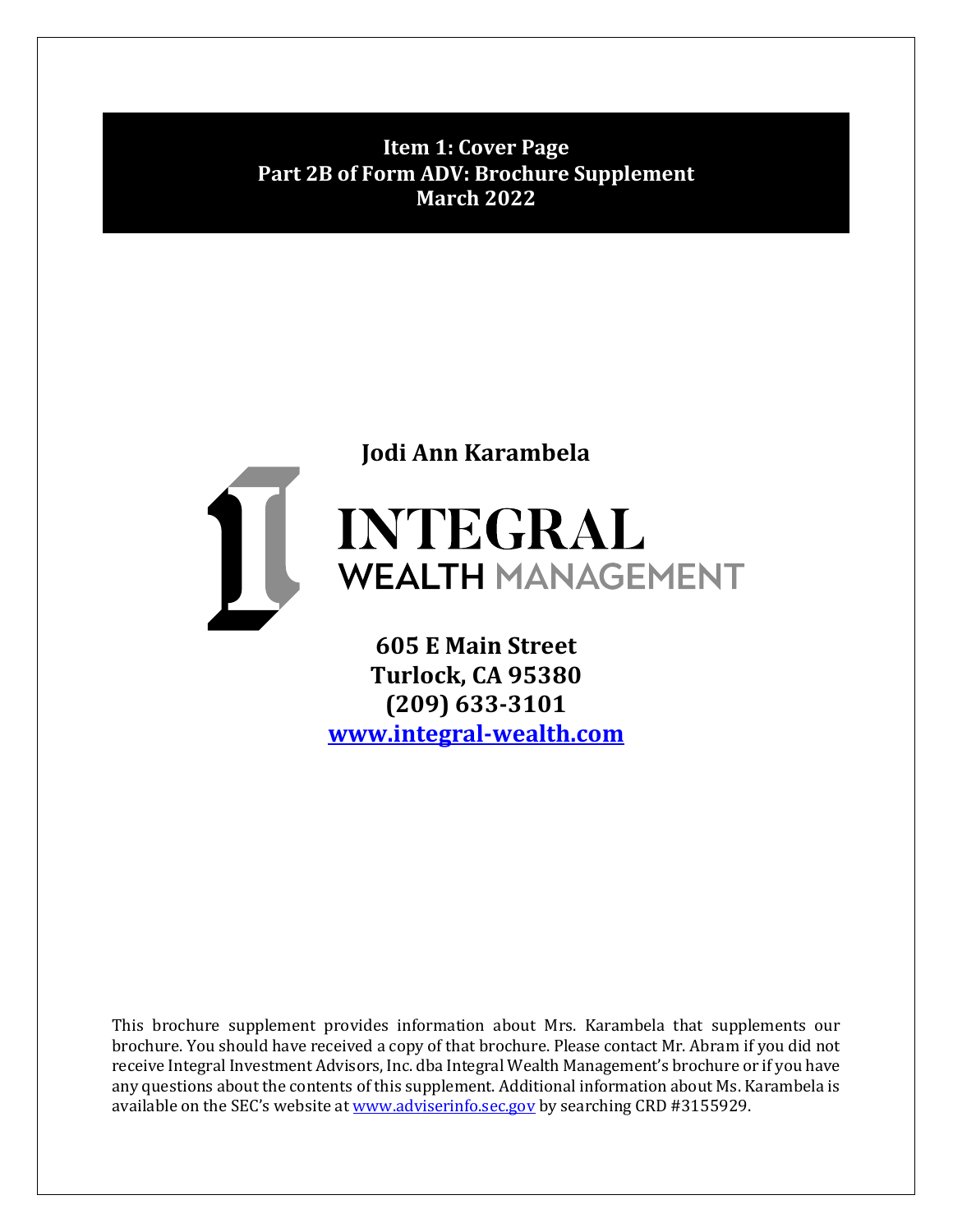# **Item 2: Educational Background & Business Experience**

**Jodi Ann Karambela Year of Birth:** 1965

#### **Educational Background:**

- Bachelor of Arts in Finance, Glendale University<br>• Certificate in Personal Financial Planning. Unive
- Certificate in Personal Financial Planning, University of California, Berkeley
- Certified Financial Planner (CFP®), CFP® Board

#### **Business Background:**

- 2008 Present Integral Wealth Management; Investment Advisor Representative<br>• 1998 2008 Charles Schwab & Co; Vice President, Financial Consultant
	- Charles Schwab & Co; Vice President, Financial Consultant

#### **Item 3: Disciplinary Information[1](#page-15-0)**

Ms. Karambela has not been subject to any legal or disciplinary proceedings which would be considered material (or otherwise) to a client's evaluation of her or any of the services our firm provides.

# **Item 4: Other Business Activities**

Ms. Karambela does not have any outside business activities to report.

#### **Item 5: Additional Compensation**

Ms. Karambela does not receive additional compensation or economic benefit from any third parties for providing advisory services to clients of our firm.

<span id="page-15-0"></span><sup>1</sup> Note: Our firm may, under certain circumstances, rebut the presumption that a disciplinary event is material. If an event is immaterial, we are not required to disclose it. When we review a legal or disciplinary event involving the advisor to determine whether it is appropriate to rebut the presumption of materiality, we consider all of the following factors: (1) the proximity of advisor to the advisory function; (2) the nature of the infraction that led to the disciplinary event; (3) the severity of the disciplinary sanction; and (4) the time elapsed since the date of the disciplinary event. If we conclude that the materiality presumption has been overcome, we prepare and maintain a file memorandum of our determination in our records. We follow SEC rule 204-2(a)(14)(iii) and similar state rules.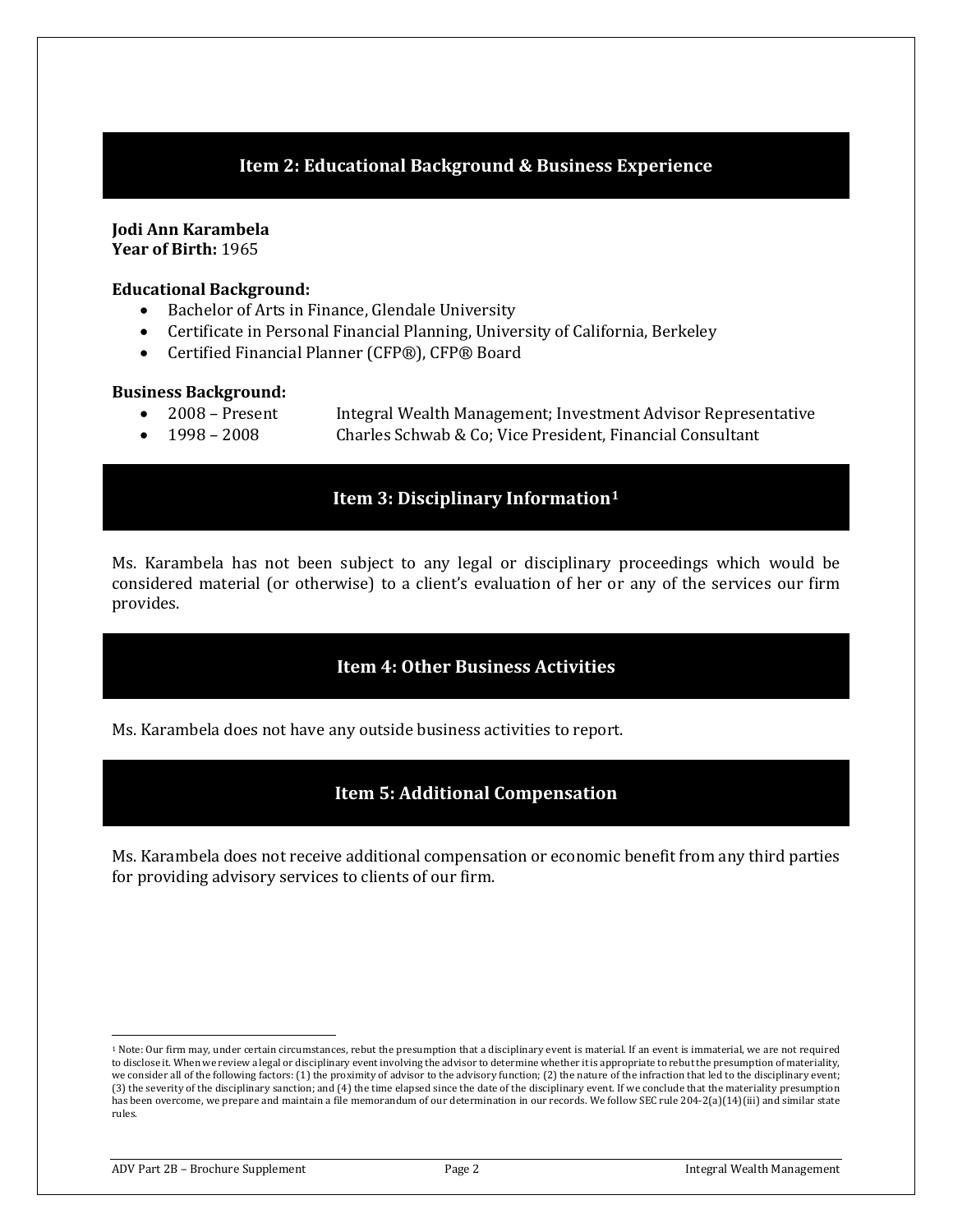# **Item 6: Supervision**

Michael Abram, Chief Compliance Officer, supervises and monitors Ms. Karambela's activities on a regular basis to ensure compliance with our firm's Code of Ethics. Please contact Mr. Abram if you have any questions about Ms. Karambela's brochure supplement at (209) 633-3101.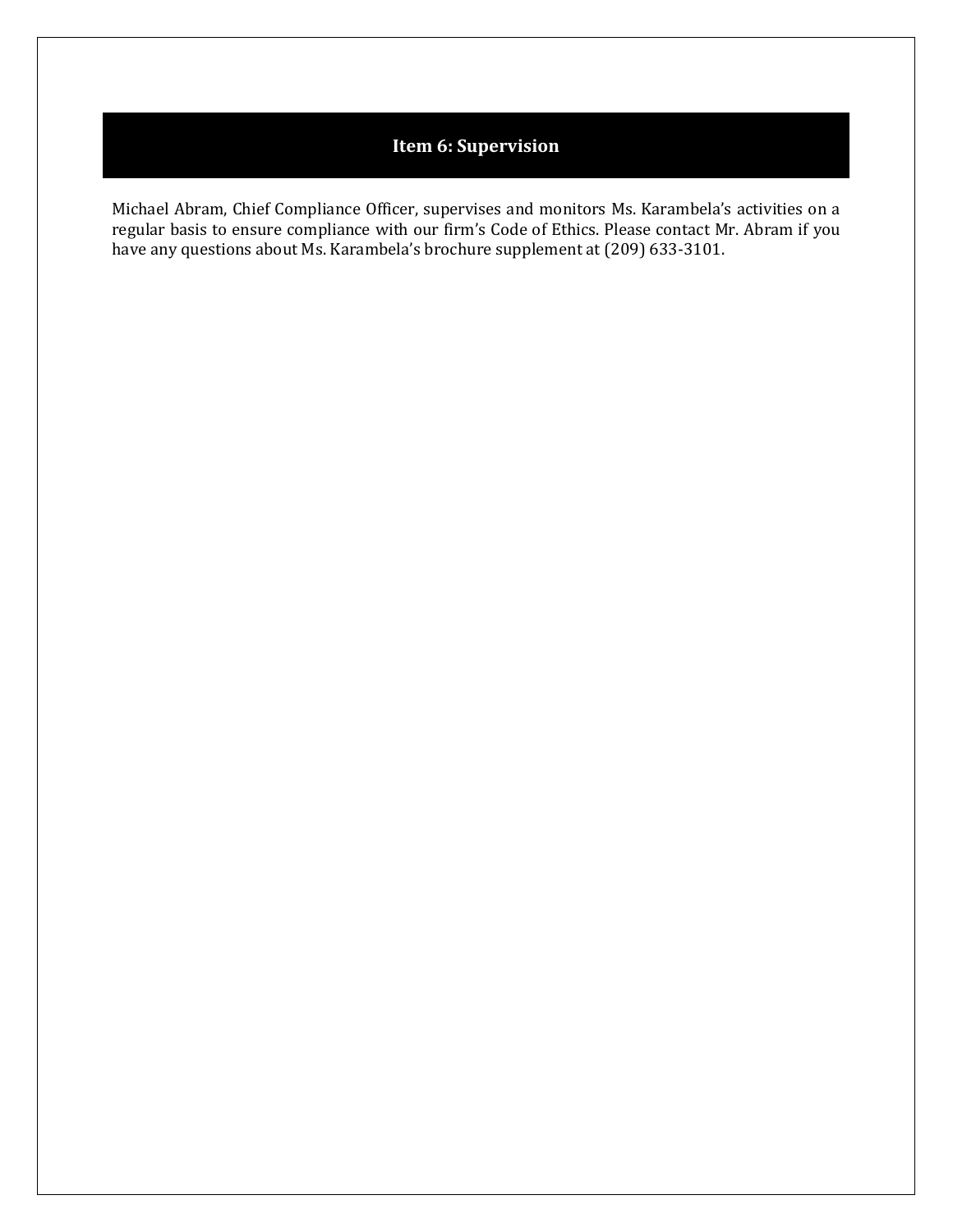**Item 1: Cover Page Part 2B of Form ADV: Brochure Supplement March 2022**

# **Michael T. Abram** I INTEGRAL **WEALTH MANAGEMENT**

**605 E Main Street Turlock, CA 95380 (209) 633-3101 [www.integral-wealth.com](http://www.integral-wealth.com/)** 

This brochure supplement provides information about Mr. Abram that supplements our brochure. You should have received a copy of that brochure. Please contact Mr. Abram if you did not receive Integral Investment Advisors, Inc. dba Integral Wealth Management's brochure or if you have any questions about the contents of this supplement. Additional information about Mr. Abram is available on the SEC's website a[t www.adviserinfo.sec.gov](http://www.adviserinfo.sec.gov/) by searching CRD #6469228.

ADV Part 2B – Brochure Supplement Page 4 Page 4 Integral Wealth Management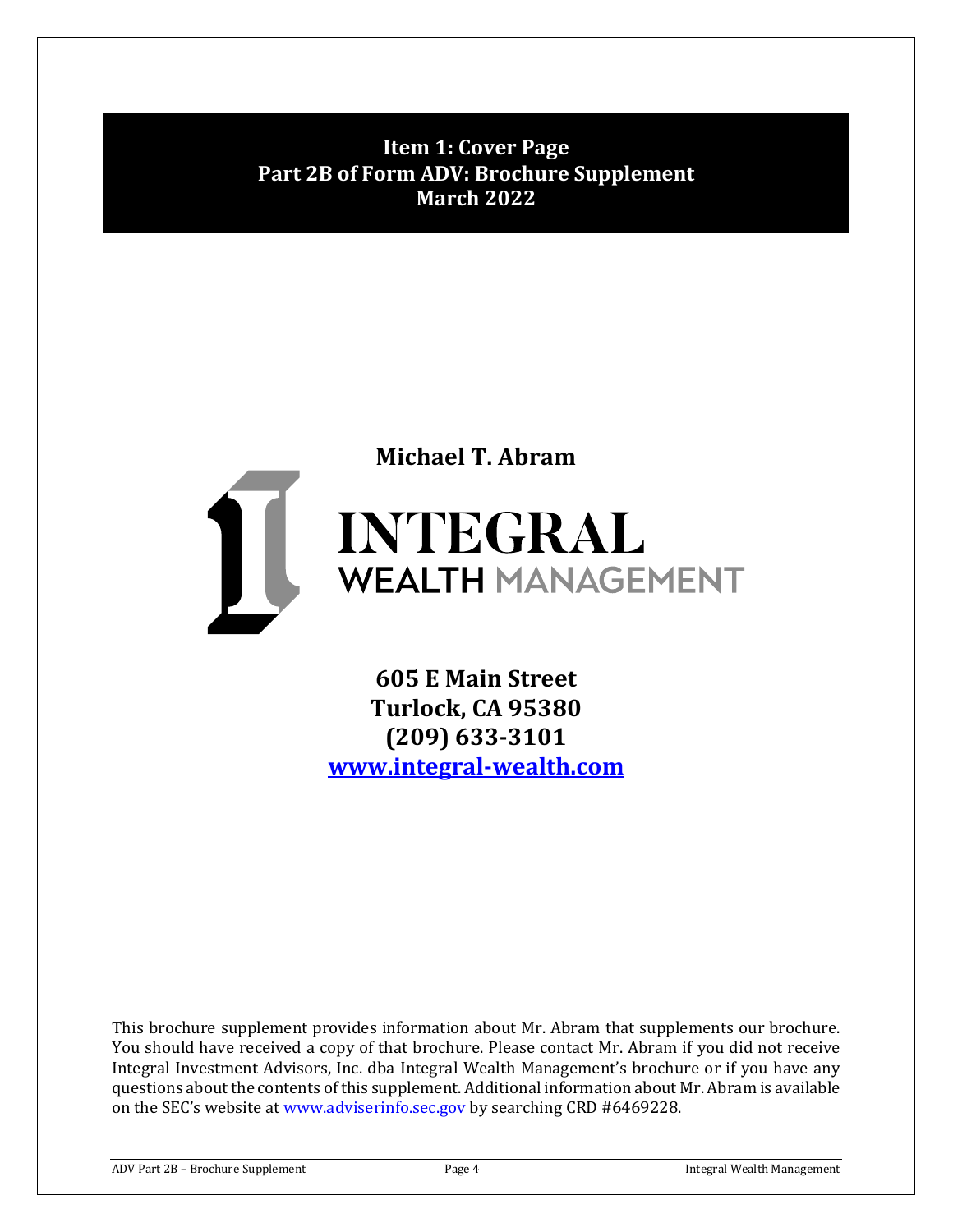# **Item 2: Educational Background & Business Experience**

#### **Michael T. Abram Year of Birth:** 1989

#### **Educational Background:**

- PhD Mathematics, University of Southern California, 2015
- MA Mathematics, University of Southern California, 2012
- BS Mathematics, University of the Pacific, 2011
- BA Music, University of the Pacific, 2011

#### **Business Background:**

- 04/2015 Present Integral Wealth Management; Investment Advisor Representative<br>• 01/2016 12/2016 California State University, Stanislaus; Part-time Instructor
- 01/2016 12/2016 California State University, Stanislaus; Part-time Instructor<br>• 08/2011 12/2015 University of Southern California;
- University of Southern California:
	- Graduate Student, Assistant Lecturer
- 06/2013 08/2013 Salt Lake Community College; Adjunct Faculty (Mathematics)

# **Item 3: Disciplinary Information[2](#page-18-0)**

Mr. Abram has not been subject to any legal or disciplinary proceedings which would be considered material (or otherwise) to a client's evaluation of him or any of the services our firm provides.

# **Item 4: Other Business Activities**

Mr. Abram is not involved in any other investment related business activity.

# **Item 5: Additional Compensation**

Mr. Abram does not receive additional compensation or economic benefit from any third parties for providing advisory services to clients of our firm.

<span id="page-18-0"></span><sup>&</sup>lt;sup>2</sup> Note: Our firm may, under certain circumstances, rebut the presumption that a disciplinary event is material. If an event is immaterial, we are not required to disclose it. When we review a legal or disciplinary event involving the advisor to determine whether it is appropriate to rebut the presumption of materiality, we consider all of the following factors: (1) the proximity of advisor to the advisory function; (2) the nature of the infraction that led to the disciplinary event; (3) the severity of the disciplinary sanction; and (4) the time elapsed since the date of the disciplinary event. If we conclude that the materiality presumption has been overcome, we prepare and maintain a file memorandum of our determination in our records. We follow SEC rule 204-2(a)(14)(iii) and similar state rules.